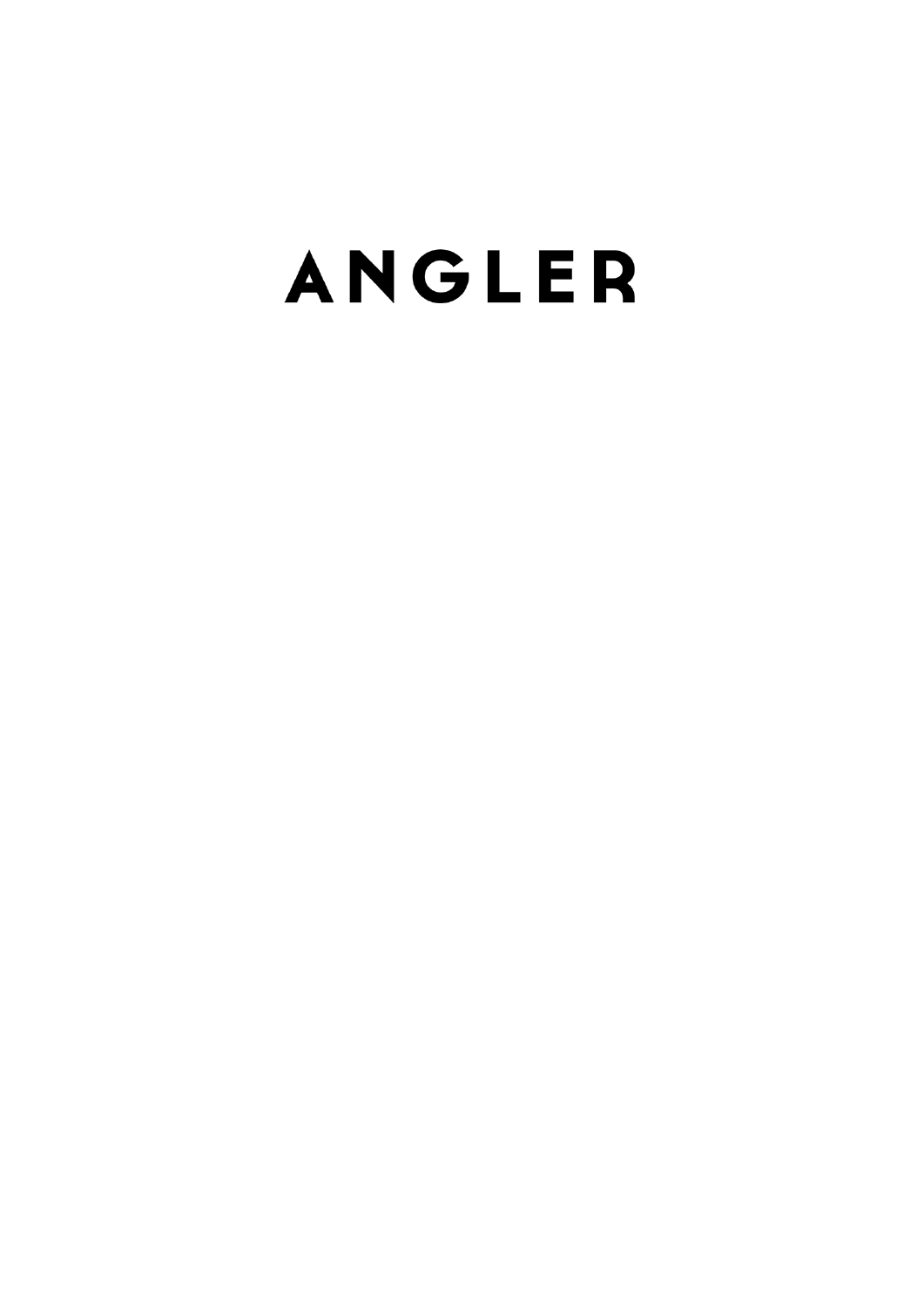# *ANGLER WINES BY THE GLASS SELECTION*

|           | Champagne and Sparkling Wines by the Glass                        | <b>125ml</b> | <b>Bottle</b> |
|-----------|-------------------------------------------------------------------|--------------|---------------|
| <b>NV</b> | Chandon, Brut Méthode Traditionnelle, Argentina                   | 12.00        | 70.00         |
| NV        | Nyetimber Classic Cuvée Sparkling, Sussex, England                | 15.00        | 90.00         |
| NV        | Taittinger, Brut Réserve, Reims                                   | 15.50        | 93.00         |
| <b>NV</b> | Champagne Taittinger Prestige Rose, Reims                         | 18.00        | 110.00        |
| 2014      | Champagne Taittinger Brut Milléssimé, Reims                       | 21.00        | 125.00        |
|           | <b>White Wines by the Glass</b>                                   | 175ml        | <b>Bottle</b> |
| 2021      | Sauvignon Blanc, Satyr by Sileni Estates, Marlborough, NZ         | 9,50         | 40.00         |
| 2021      | The Courtesan Riesling, Clare Valley                              | 10.00        | 43.00         |
| 2020      | Kalogeri Malagouzia, Papagiannakos, Attiki, Greece                | 12.00        | 52.00         |
| 2016      | Dry Furmint, Mád, St Tamás, Tokaji, Hungary                       | 13.00        | 55.00         |
| 2019      | Gewürztraminer "Orchidées Sauvages" Muré, Alsace, France          | 13.00        | 55.00         |
| 2020      | Chablis, Domaine de la Motte, Burgundy, France                    | 13.50        | 58.00         |
| 2019      | Bacchus Fumé Blanc, D&D Selection, London Cru, UK                 | 14.50        | 60.00         |
| 2020      | Soave Classico "Calvarino"Pieropan, Veneto, Italy                 | 15.50        | 66.00         |
| 2019      | Lapola white, Dominio do Bibei, Ribeira Sacra, Spain              | 17.50        | 75.00         |
|           |                                                                   | <b>125ml</b> | <b>Bottle</b> |
| 2020      | Meursault, Les Narvaux, Chavy-Chouet, Burgundy, Franc             | 28.00        | 165.00        |
| 2016      | Grüner Veltliner Stockkultur, Smaragd, Prager, Wachau, Austria    | 29.00        | 174.00        |
|           | Rosé Wine by the Glass                                            | 175ml        | <b>Bottle</b> |
| 2020      | Rose Montrose, Bernard et Olivier Coste, Pays D'Oc, Sud de France | 8.00         | 33.00         |
| 2020      | Côtes de Provence, M de Minuty, Provence, France                  | 13.00        | 57.00         |
| 2019      | Tavel "La Nymphe", Guillame Gonnet, Rhône Valley, France          | 15.00        | 60.00         |

Prices include VAT at 20%. A discretionary 15%service charge will be addet to your total bill. All wines are subject to availability. We are happy to provide information pertaining to allergies and intollerances.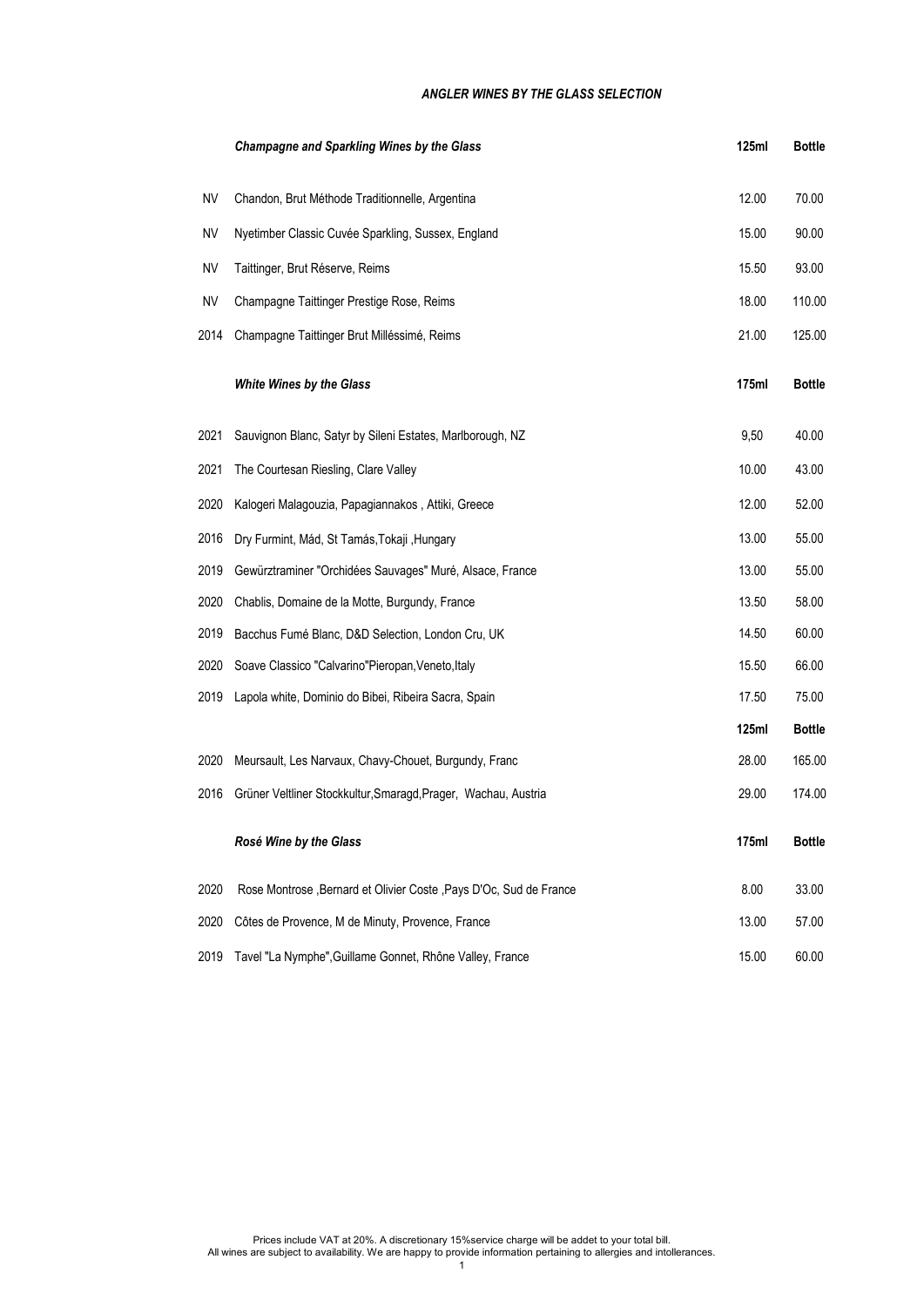# *ANGLER WINES BY THE GLASS SELECTION*

|           | <b>Red Wines by the Glass</b>                                          | 175ml | <b>Bottle</b> |          |
|-----------|------------------------------------------------------------------------|-------|---------------|----------|
| 2020      | Carmenere Reserva, Adobe, Colchagua, Chile                             | 9.00  | 38.00         |          |
| 2019      | Corbières, Cuvée Alice, Hameau des Ollieux, France                     | 10.00 | 40.00         |          |
| 2020      | Les Oliviers Merlot Mourvedre, Pays D'Oc, Languedoc, France            | 12.50 | 51.00         |          |
| 2017      | Cairanne "La côte Sauvage", Boutinot, Rhône Valley, France (by Magnum) | 13.00 | 92.00         | (Magnum) |
| 2020      | Bourgogne Pinot Noir, Vallet Frères, Burgundy, France                  | 15.00 | 60.00         |          |
| 2014      | Malbec, Cuvée Authentique, Château Pineraie, Cahors, France            | 17.00 | 74.00         |          |
| 2019      | Sonoma Zinfandel , Seghesio, Californial                               | 17.50 | 75.00         |          |
| 2012      | Rioja Reserva, Valenciso, Spain                                        | 19.00 | 78.00         |          |
|           |                                                                        | 125ml | <b>Bottle</b> |          |
| 2019      | Gamay Noir "El Dorado", Arnot-Roberts, California                      | 18.00 | 108.00        |          |
| 2015      | Brunello di Montalcino, Silvio Nardi, Tuscany, Italy                   | 23.00 | 134.00        |          |
| 2018      | Pinot Noir "Cumberland Reserve", Willamette Valley, Oregon             | 27.00 | 158.00        |          |
| 2017      | Barolo DOCG, Bricco Boschis, Cavallotto, Piedmont, Italy               | 28.00 | 168.00        |          |
|           | Japanese Sake                                                          | 100ml | <b>Bottle</b> |          |
| <b>NV</b> | Keigetsu Gin-no-Yume Junmai Daginjo (45 Polishing Ratio) 300ml bottle  | 13.00 | 38.00         |          |
|           |                                                                        | 125ml | <b>Bottle</b> |          |
|           |                                                                        |       |               |          |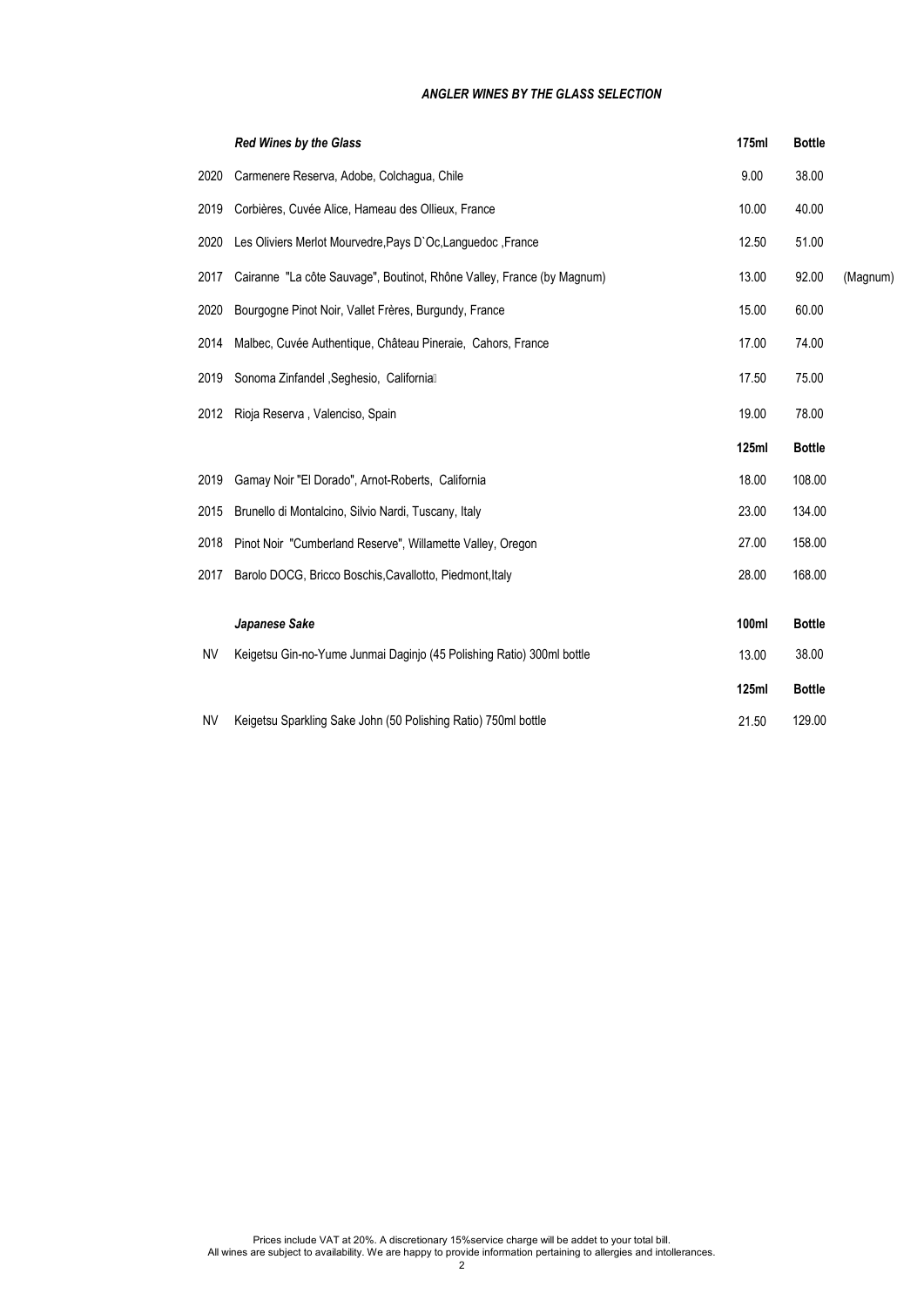# *ANGLER WINES BY THE GLASS SELECTION*

|           | <b>Sweet Wines by the Glass</b>                                                      | <b>100ml</b> | <b>Bottle</b> |
|-----------|--------------------------------------------------------------------------------------|--------------|---------------|
| 2018      | Monbazillac, Domaine de Grange Neuve, South West France (bottle500ml)                | 9.00         | 45.00         |
| 2016      | Château Roumieu, Sauternes, Bordeaux, France (bottle750ml)                           | 12.00        | 85.00         |
| 2016      | Late Harvest Mourvedre, Cline Cellars, Contra Costa, California, USA (bottle375ml)   | 16.00        | 60.00         |
| 2016      | Royal Tokaji 5 Puttonyos, Hungary (bottle500ml)                                      | 20.00        | 99.00         |
| 1997      | Coteaux du Layon, Moulin Touchais, Loire, France (bottle750ml)                       | 24.00        |               |
| 2017      | Passito di Pantelleria, 'Ben Rye', Donnafugata, Sicily, Italy (375ml)                | 28.00        | 94.00         |
| 1996      | Riesling, Auslese "Nackenheimer Rothenberg" Gunderloch, Rheinhessen, Germany (750ml) | 35.50        | 248.00        |
|           |                                                                                      | <b>125ml</b> |               |
|           | <b>Fizzy Sweet by the Glass</b>                                                      |              | <b>Bottle</b> |
| 2020      | Moscato d'Asti docg, G.D. Vajra, Piedmont, Italy (bottle375ml)                       | 9.50         | 28.50         |
|           | <b>Fortified Wines by the Glass</b>                                                  |              |               |
|           |                                                                                      |              |               |
|           | <b>Sherry</b>                                                                        | <b>100ml</b> | <b>Bottle</b> |
| <b>NV</b> | Lustau, Fino, Jerez, Andalucia, Spain (375ml)                                        | 7.50         | 27.00         |
| <b>NV</b> | Pedro Ximenez, Vino Dulce Natural, Emilio Hidaldo, Jerez (500ml)                     | 9.50         | 47.00         |
| <b>NV</b> | Gobernador Oloroso, Emilio Hidalgo, Jerez (750ml)                                    | 10.00        | 72.00         |
|           | <b>Madeira</b>                                                                       | <b>100ml</b> | <b>Bottle</b> |
| 1980      | Blandy's, Terrantes, Madeira Island, Portugal (3000ml)                               | 48.00        |               |
|           |                                                                                      |              |               |
|           | Port                                                                                 | <b>100ml</b> | <b>Bottle</b> |
| <b>NV</b> | Graham's Fine Ruby                                                                   | 7.50         | 55.00         |
| <b>NV</b> | Six Grapes , Graham's, Portugal                                                      | 9.00         | 65.00         |
| <b>NV</b> | Graham's Tawny 10                                                                    | 11.00        | 79.00         |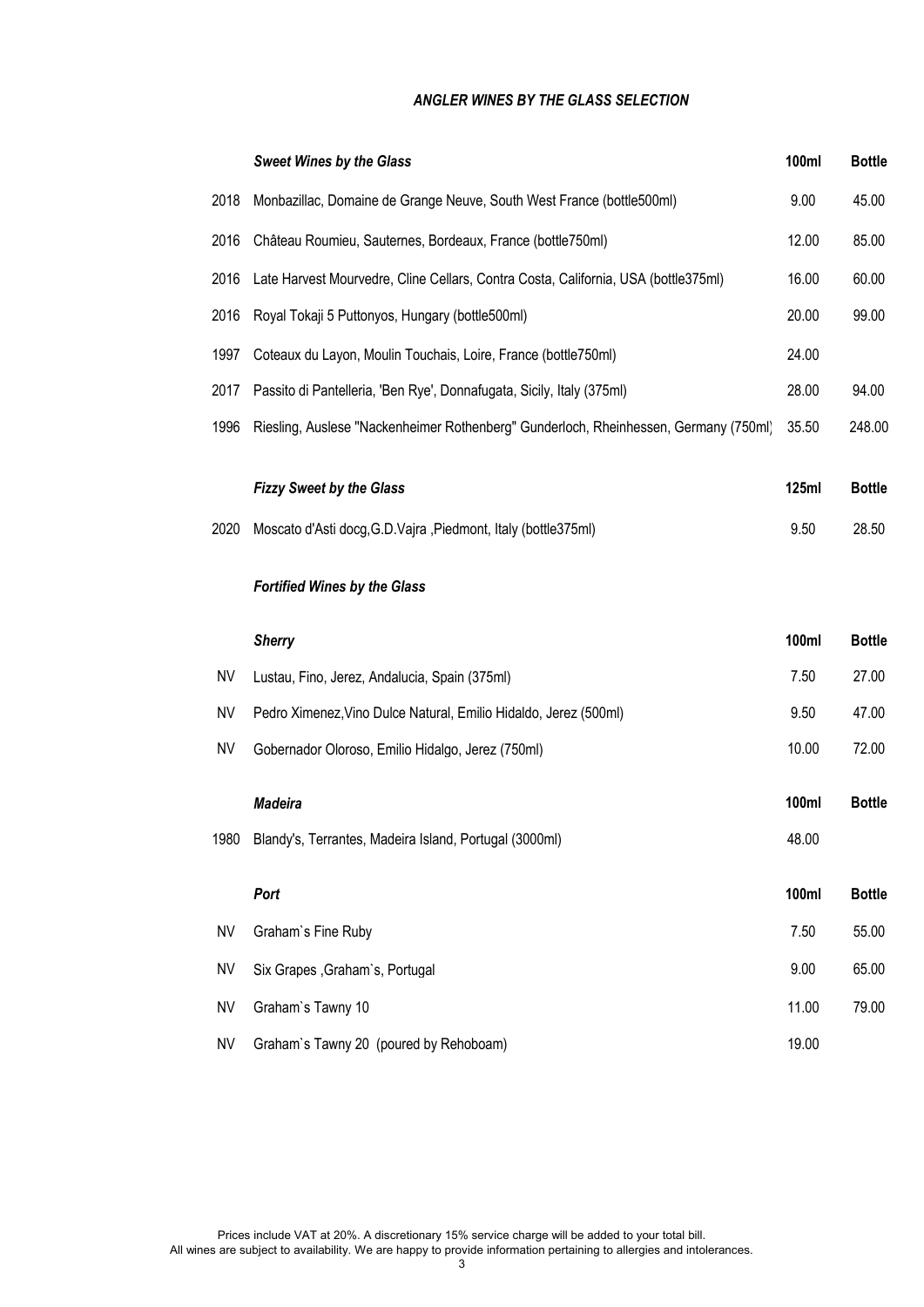## *CHAMPAGNE & SPARKLING WINES*

## *Non vintage Champagne*

| <b>NV</b> | Lallier, Grande Réserve Brut, Aÿ                                            | 84.00  |
|-----------|-----------------------------------------------------------------------------|--------|
| <b>NV</b> | A.R Lenoble, Brut Intense, Marne Valley                                     | 90.00  |
| <b>NV</b> | Taittinger, Brut Réserve, Reims                                             | 93.00  |
| <b>NV</b> | Lanson Père et Fils, Brut, Reims                                            | 96.00  |
| <b>NV</b> | Dosnon, Récolte Noire, Côte des Bars                                        | 98.00  |
| <b>NV</b> | Taittinger Nocturne Sec (sweet), Reims                                      | 103.00 |
| <b>NV</b> | Pol Roger, Réserve Brut, Épernay                                            | 114.00 |
| <b>NV</b> | Laurent-Perrier, La Cuvée, Tours-sur-Marne                                  | 118.00 |
| <b>NV</b> | Moët & Chandon, Brut Impérial Ice, Epernay                                  | 125.00 |
| <b>NV</b> | Drappier Brut Nature, Pinot noir Zéro Dosage, Reims                         | 128.00 |
| <b>NV</b> | Larmandier-Bernier 'Longitude' Blanc de Blancs, Extra Brut, Côte des Blancs | 130.00 |
| <b>NV</b> | Laurent-Perrier, Ultra Brut, Tours-sur-Marne                                | 135.00 |
| <b>NV</b> | Sanger, Cuvée Louise Eugenie, Avize                                         | 140.00 |
| <b>NV</b> | Billecart-Salmon, Blanc de Blancs, Montagne de Reims                        | 145.00 |
| <b>NV</b> | Ruinart, Blanc de Blancs, Reims                                             | 145.00 |
| <b>NV</b> | Charles Heidsieck, Blanc de Blancs, Reims                                   | 148.00 |
| <b>NV</b> | Billecart-Salmon, Brut Sous Bois, Montagne de Reims                         | 158.00 |
| <b>NV</b> | Laurent-Perrier, Grand Siècle, Tours-sur-Marne                              | 320.00 |
| <b>NV</b> | Krug, Grande Cuvée, Reims                                                   | 355.00 |
|           | Vintage Champagne                                                           |        |
| 2014      | Taittinger Brut Milléssimé, Reims                                           | 125.00 |
| 2006      | Besserat de Bellefon, Cuvée des Moines, Epernay                             | 132.00 |
| 2012      | Grand Vintage Extra Brut, Moët & Chandon, Epernay                           | 170.00 |
| 2005      | Comtes de Champagne Taittinger Blanc de Blanc, Reims                        | 290.00 |
| 1995      | Charles Heidsieck, Blanc des Millénaires, Reims                             | 330.00 |
| 2004      | Dom Ruinart Blanc de Blancs, Reims                                          | 330.00 |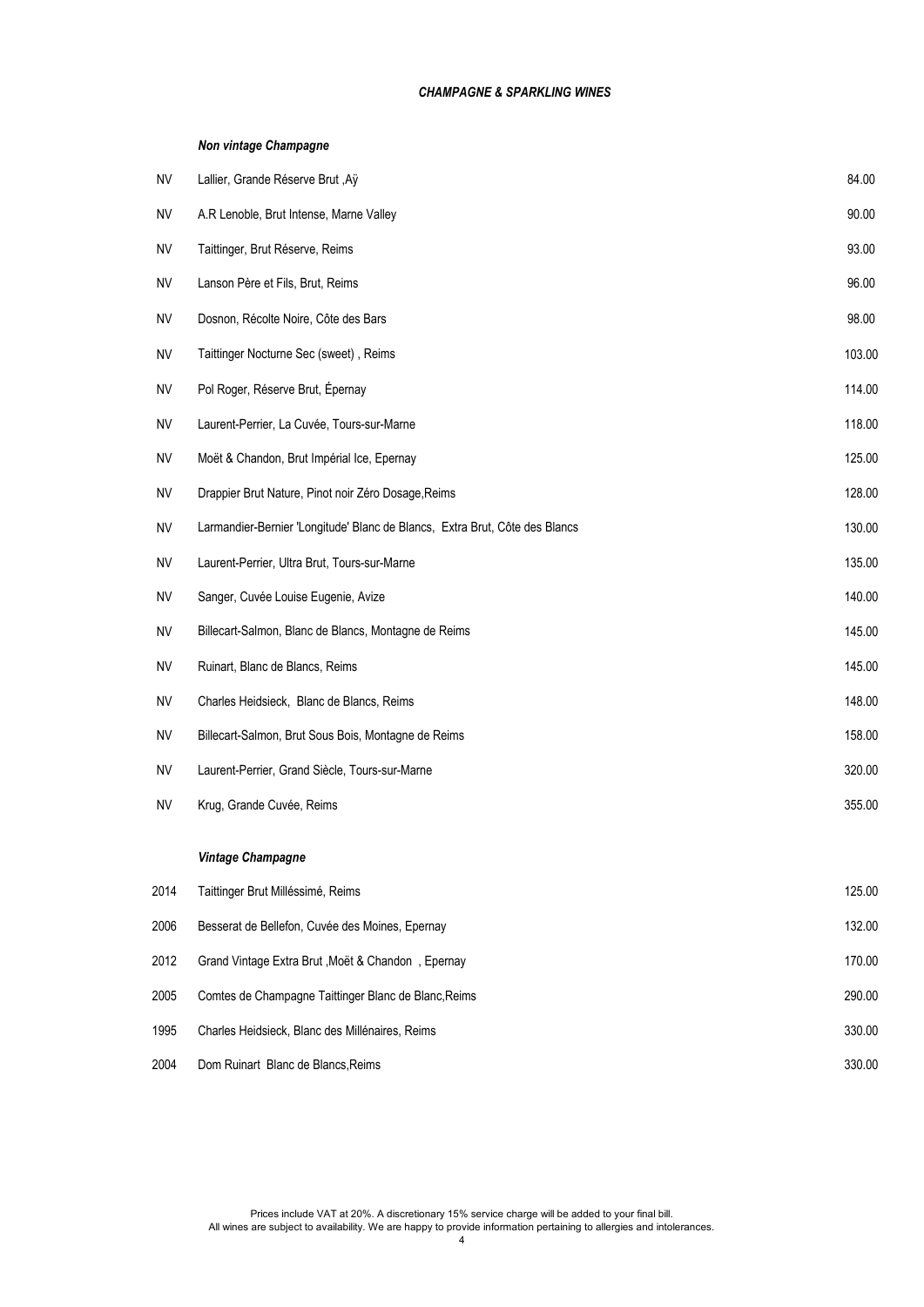## *Vintage Champagne*

| 2012               | Perrier-Jouët, Belle Époque, Epernay                          | 405.00 |
|--------------------|---------------------------------------------------------------|--------|
| 2013               | Cristal, Louis Roederer, Reims                                | 420.00 |
| 2002               | Bollinger, RD, Extra Brut, Aÿ                                 | 450.00 |
| 1998               | Dom Pérignon Plénitude 2, Moët & Chandon, Epernay             | 660.00 |
| 2002               | Dom Pérignon Vintage, Brut                                    | 798.00 |
| 1988/1998/<br>2008 | Grand Vintage Brut, Multivintage Box, Moët & Chandon, Epernay | 980.00 |
|                    | Rosé Champagne                                                |        |
| <b>NV</b>          | Dosnon, Récolte Rose Extra Brut, Côte des Bars                | 80.00  |
| <b>NV</b>          | Taittinger Prestige Rose, Reims                               | 110.00 |
| NV                 | Besserat de Bellefon, Cuvée des Moines Rosé, Epernay          | 120.00 |
| <b>NV</b>          | Laurent-Perrier Rosé, Tours sur Marne                         | 135.00 |
|                    |                                                               |        |
|                    | <b>Sparkling Wines</b>                                        |        |
| <b>NV</b>          | Cremant de Loire Carte Turquoise, Domaine des Baumard, France | 63.00  |
| <b>NV</b>          | Chandon Brut, Méthode Traditionelle, Mendoza, Argentina       | 70.00  |
| <b>NV</b>          | Nyetimber, Classic Cuvée, West Sussex, England                | 90.00  |
| 2013               | Nyetimber, Demi - Sec, West Sussex, England                   | 105.00 |
| 2013               | Nyetimber, Blanc de Blancs, West Sussex, England              | 112.00 |
| 2013               | Gusbourne Estate, Blanc de Blanc, Essex, England              | 112.00 |
|                    | <b>Rose Sparkling Wines</b>                                   |        |
| <b>NV</b>          | Chandon Brut Rosé, Méthode Traditionelle, Mendoza, Argentina  | 74.00  |
| <b>NV</b>          | Franciacorta Rose Brut, Flamingo, Monte Rossa, Italy          | 85.00  |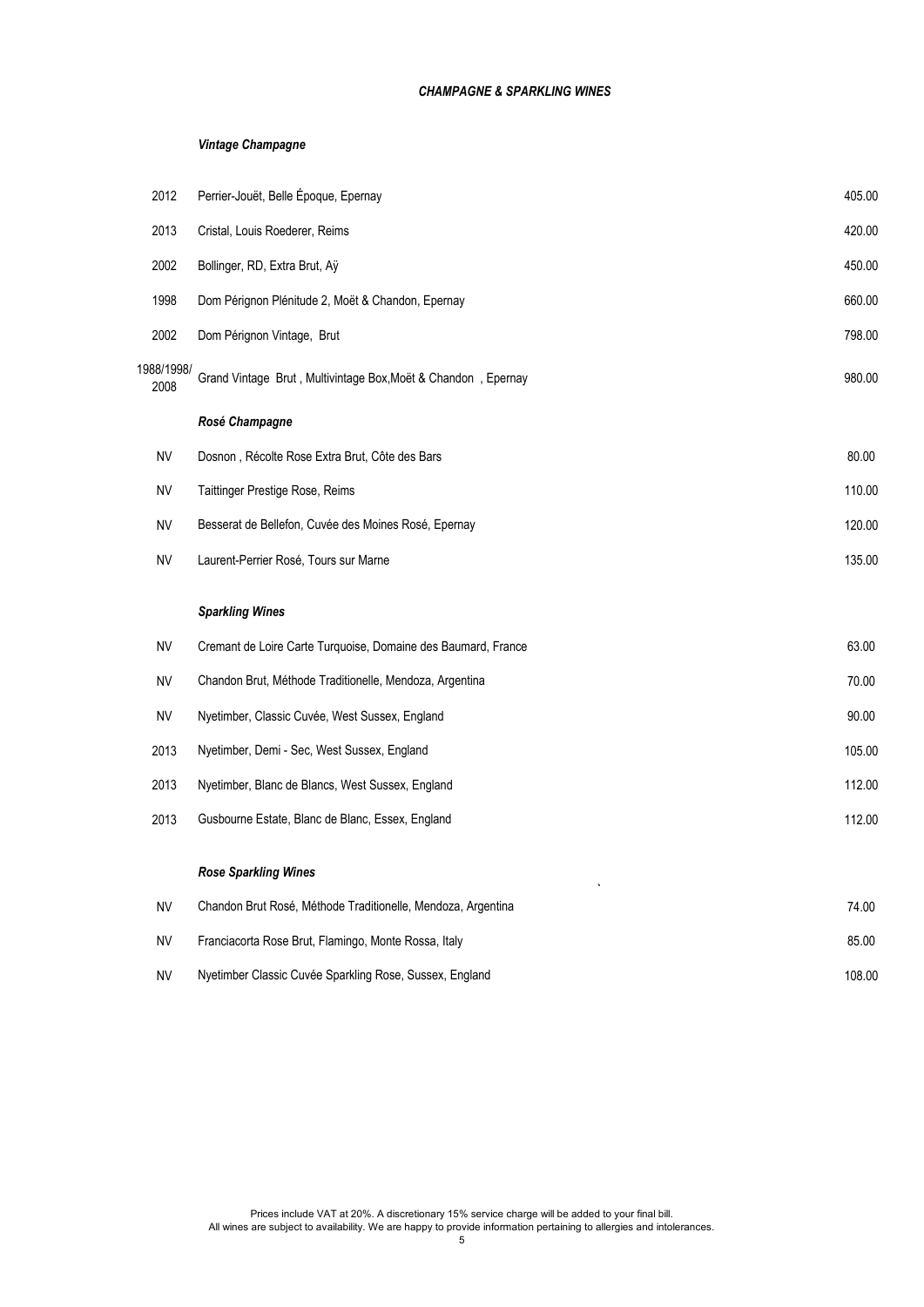|      | <b>United Kingdom</b>                                                                                                                       |                                        |        |
|------|---------------------------------------------------------------------------------------------------------------------------------------------|----------------------------------------|--------|
| 2019 | Bacchus Fumé Blanc, D&D Selection                                                                                                           | London Cru                             | 60.00  |
|      | Alsace white                                                                                                                                |                                        |        |
| 2019 | "Gentil " noble grapes blend                                                                                                                | Famille Hugel                          | 42,00  |
| 2019 | Gewürztraminer "Orchidées Sauvages"                                                                                                         | Muré                                   | 55.00  |
| 2015 | Pinot Gris, Turckheim                                                                                                                       | Cave de Turckheim                      | 62.00  |
| 2016 | Riesling "Cuvée Théo", Kaysersberg                                                                                                          | Domaine Weinbach                       | 96.00  |
| 2013 | Pinot Gris GC "Clos Saint Urbain", Rangen de Thann                                                                                          | Domaine Zind-Humbrecht                 | 225.00 |
|      | Loire Valley white                                                                                                                          |                                        |        |
| 2020 | Vouvray Classic                                                                                                                             | Marc Brédif                            | 53.00  |
| 2020 | Touraine Sauvignon Blanc                                                                                                                    | Domaine du Pre Baron                   | 56.00  |
| 2020 | Sancerre Domaine du Pré Semelé                                                                                                              | Julien et Clément Raimbault            | 60.00  |
| 1998 | Savennières "Roche aux Moines"                                                                                                              | Domaine aux Moines                     | 70.00  |
| 2018 | Muscadet Excelsior "Clos de Nöelles"                                                                                                        | Pierre Luneau-Papin                    | 74.00  |
| 2018 | Pouilly-Fumé " La Demoiselle de Bourgeois"                                                                                                  | Henry Bourgeois                        | 95.00  |
| 2018 | Silex                                                                                                                                       | Domaine Didier Dagueneau               | 476.00 |
|      | <b>Bordeaux white</b>                                                                                                                       |                                        |        |
| 2020 | Château de Fontenille, Entre-Deux-Mers                                                                                                      | Stéphane Defraine                      | 44.00  |
| 2017 | Chateau Rahoul, Graves                                                                                                                      | Vignobles Dourthe                      | 66.00  |
| 2017 | Le G de Château Guiraud                                                                                                                     | Château Guiraud                        | 74.00  |
| 2010 | Domaine de Chevalier, Gran Cru Classe de Graves, Pessac-Léognan                                                                             | Domaine du Chevalier , Famille Bernard | 255.00 |
|      | Languedoc-Roussillon & South West white                                                                                                     |                                        |        |
| 2021 | Picpoul de Pinet, "Cuvée Caroline"                                                                                                          | Domaine de Morin Langaran              | 38.00  |
| 2017 | Folio, Collioure                                                                                                                            | Coume del Mas                          | 74.00  |
| 2016 | IGP Cotes Catalanes, Cuveé Marguerite                                                                                                       | Matassa                                | 80.00  |
| 2017 | Leon Barral Vin de France                                                                                                                   | Domaine Leon Barral                    | 88.00  |
|      | Rhône Valley white                                                                                                                          |                                        |        |
| 2020 | Viognier "Les Vignes d'à Côté"                                                                                                              | <b>Yves Cuilleron</b>                  | 74.00  |
| 2017 | Saint Péray "Version"                                                                                                                       | <b>Francois Villard</b>                | 82.00  |
| 2016 | Condrieu "La Dorianne"<br>Etienne Guigal<br>Prices include VAT at 20%. A discretionary 15% service charge will be added to your final bill. |                                        | 222.00 |

All wines are subject to availability. We are happy to provide information pertaining to allergies and intolerances.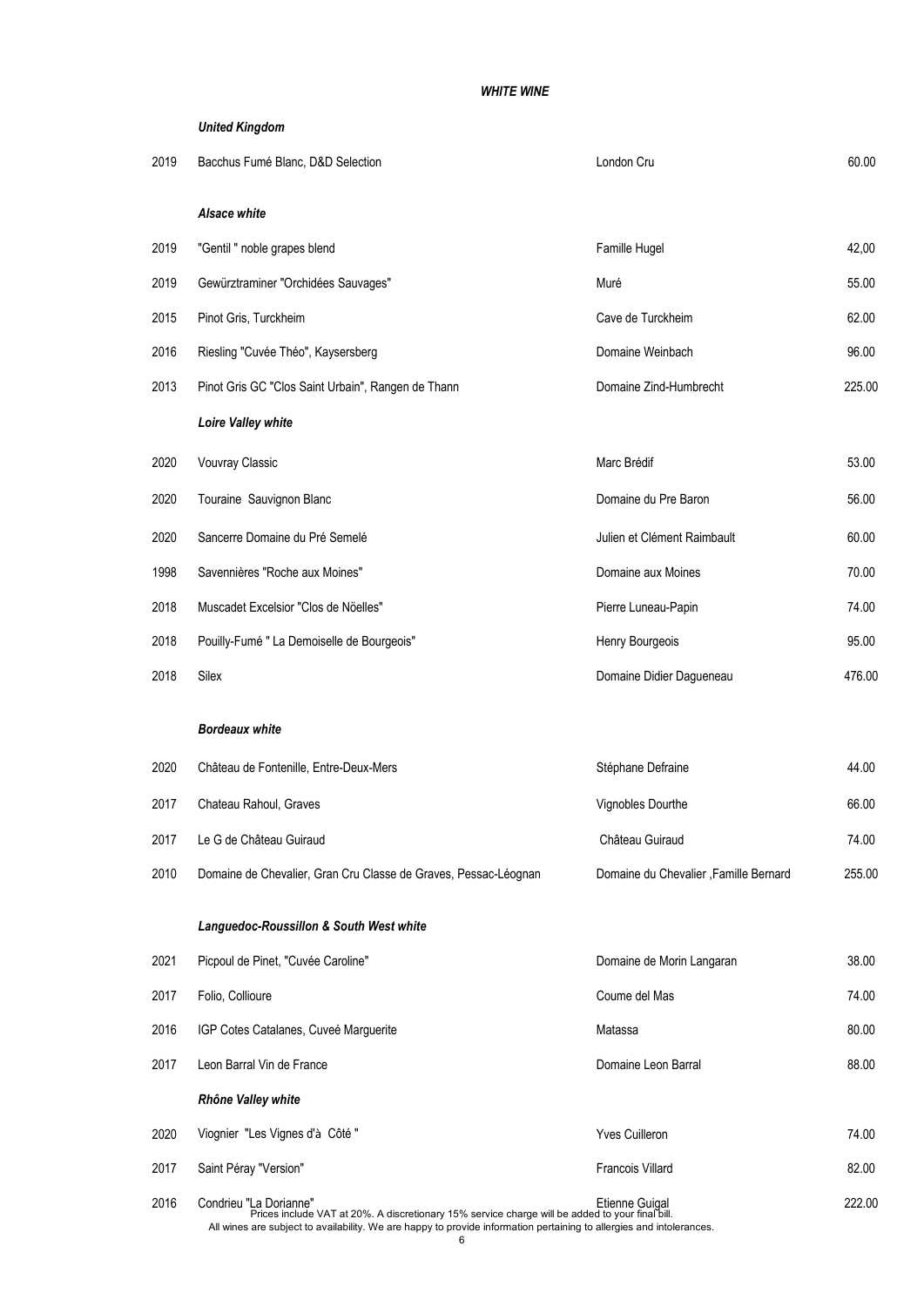# *Burgundy white*

| 2020 | Chablis                                      | Domaine De La Motte            | 58.00  |
|------|----------------------------------------------|--------------------------------|--------|
| 2017 | Bouzeron "Les Trois"                         | Maison Chanzy                  | 65.00  |
| 2017 | Chablis 1er Cru 'Montmains'                  | Jean-Marc Brocard              | 84.00  |
| 2019 | Bourgogne "Chaumes des Perrirères"           | Raymond Duphont-Fahn           | 86.00  |
| 2018 | Ladoix "Sur les Vris"                        | Domaine Perrine Céline         | 88.00  |
| 2018 | Saint Aubin 'En Vesvau'                      | Domaine Philippe le Hardi      | 95.00  |
| 2016 | Auxey-Duresses Blanc                         | <b>Vallet Freres</b>           | 103.00 |
| 2019 | Rully 1 er Cru, Molesme                      | Jean-Baptiste Ponsot           | 105.00 |
| 2019 | Saint Romain                                 | David Moret                    | 107.00 |
| 2018 | Chassagne - Montrachet "Les Pierres"         | Jean Marc Pillot               | 138.00 |
| 2020 | Meursault, Les Narvaux                       | Domaine Hubert Chavy-Chouet    | 165.00 |
| 2017 | Chablis Gran Cru Bougros                     | Domaine William Fevre          | 200.00 |
| 2018 | Chassagne-Montrachet, Les Blanchots Dessous  | Domaine Coffinet-Duvernay      | 222.00 |
| 2019 | Puligny-Montrachet, 1er Cru "Les Folatières" | Raymond Duphont-Fahn           | 243.00 |
| 2017 | Meursault Genevrières 1er Cru                | Domaine Michelot               | 280.00 |
| 2017 | Corton-Charlemagne, Grand Cru                | Domaine Tollot-Beaut           | 390.00 |
| 2013 | Chassagne-Montrachet, 1er Cru Morgeot        | Domaine Leroy                  | 620.00 |
| 2018 | Bâtard-Montrachet Grand Cru                  | Domaine Vincent Morey & Sophie | 690.00 |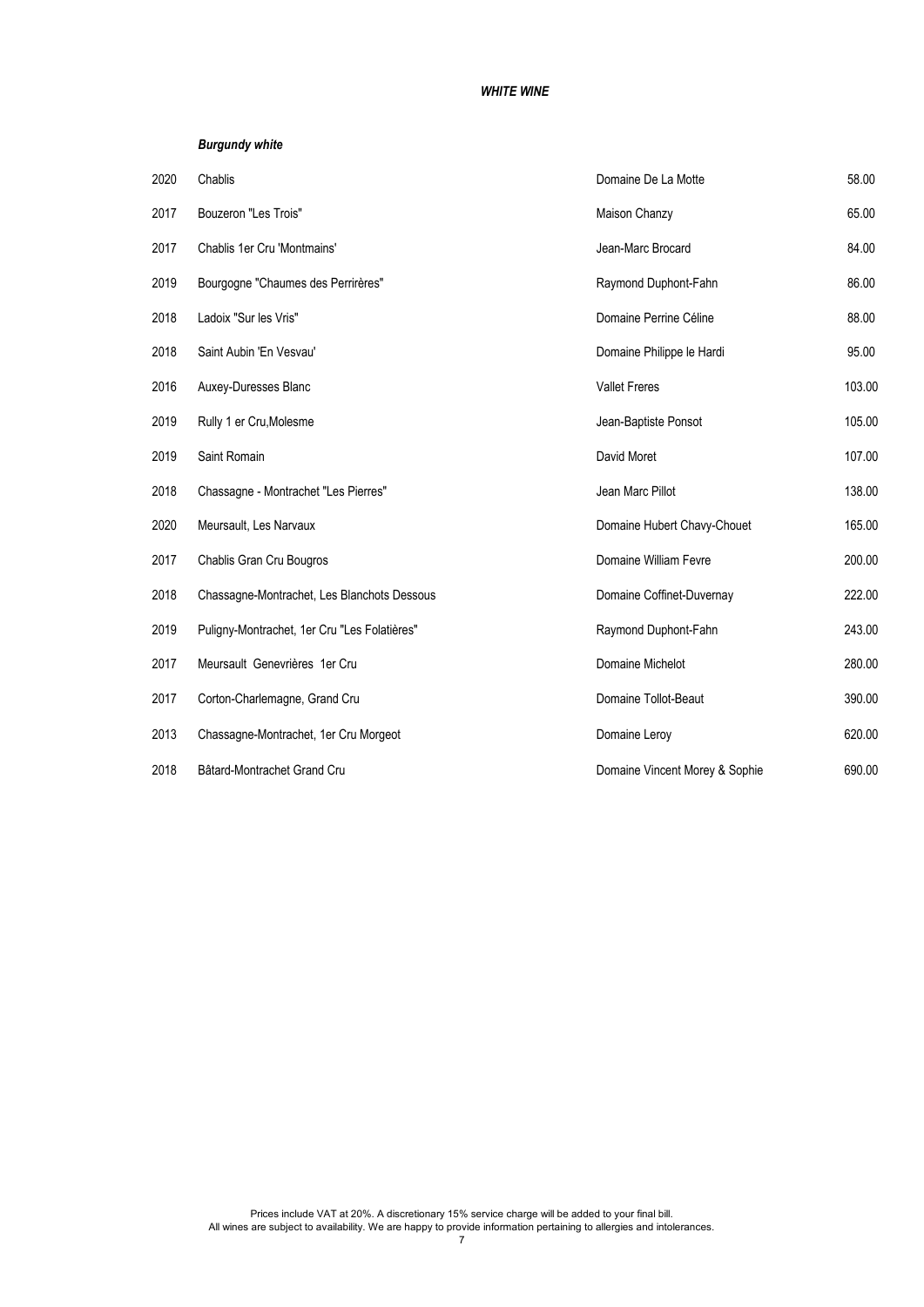|      | Savoie                                                    |                      |        |
|------|-----------------------------------------------------------|----------------------|--------|
| 2019 | Roussette de Savoie "Frangy"                              | Domaine Lupin        | 49.00  |
|      | <b>Hungary white</b>                                      |                      |        |
| 2016 | Dry Furmint, Mád, Tokaji                                  | St Tamás             | 55.00  |
|      | Germany white                                             |                      |        |
| 2017 | Riesling Kabinett Saarburger Rausch, Mosel                | Weingut Zilliken     | 69.00  |
| 2004 | Riesling Auslese, "Brauneberger Juffer Sonnenuhr", Mosel  | Fritz Haag           | 194.00 |
| 2015 | Riesling, Kabinett, "Scharzhofberger", Mosel              | Egon Müller          | 280.00 |
|      | Austria white                                             |                      |        |
| 2019 | Grüner Veltliner Ried Breiter Rain, Kremstal              | Weingut Sepp Moser   | 74.00  |
| 2019 | Grüner Veltliner Ried Loiserberg, Kamptal                 | Weingut Loimer       | 81.00  |
| 2016 | Ried Steinertal Riesling Smaragd, Wachau                  | Weingut F.X. Pichler | 98.00  |
| 2016 | Grüner Veltliner, Smaragd, Stockkultur, Wachau            | Prager               | 174.00 |
|      | Italy white                                               |                      |        |
| 2019 | Greco di Tufo, Terra D'Uva, Camapania                     | Benito Ferrara       | 62,00  |
| 2016 | Pigato, "La Palmette", Riviera Ligure di Ponente, Liguria | Masseretti           | 64.00  |
| 2020 | Soave Classico "Calvarino", Veneto                        | Pieropan             | 66.00  |
| 2019 | Langhe Sauvignon, Piedmont                                | Marchesi di Gresy    | 72.00  |
| 2020 | Cometa, Sicily                                            | Planeta              | 86.00  |
| 2019 | Rosazzo DOCG, Terre Alte Bianco, Friuli Venezia-Giulia    | Livio Felluga        | 185.00 |
| 2018 | Cervaro della Sala, Umbria                                | Marchesi Antinori    | 191.00 |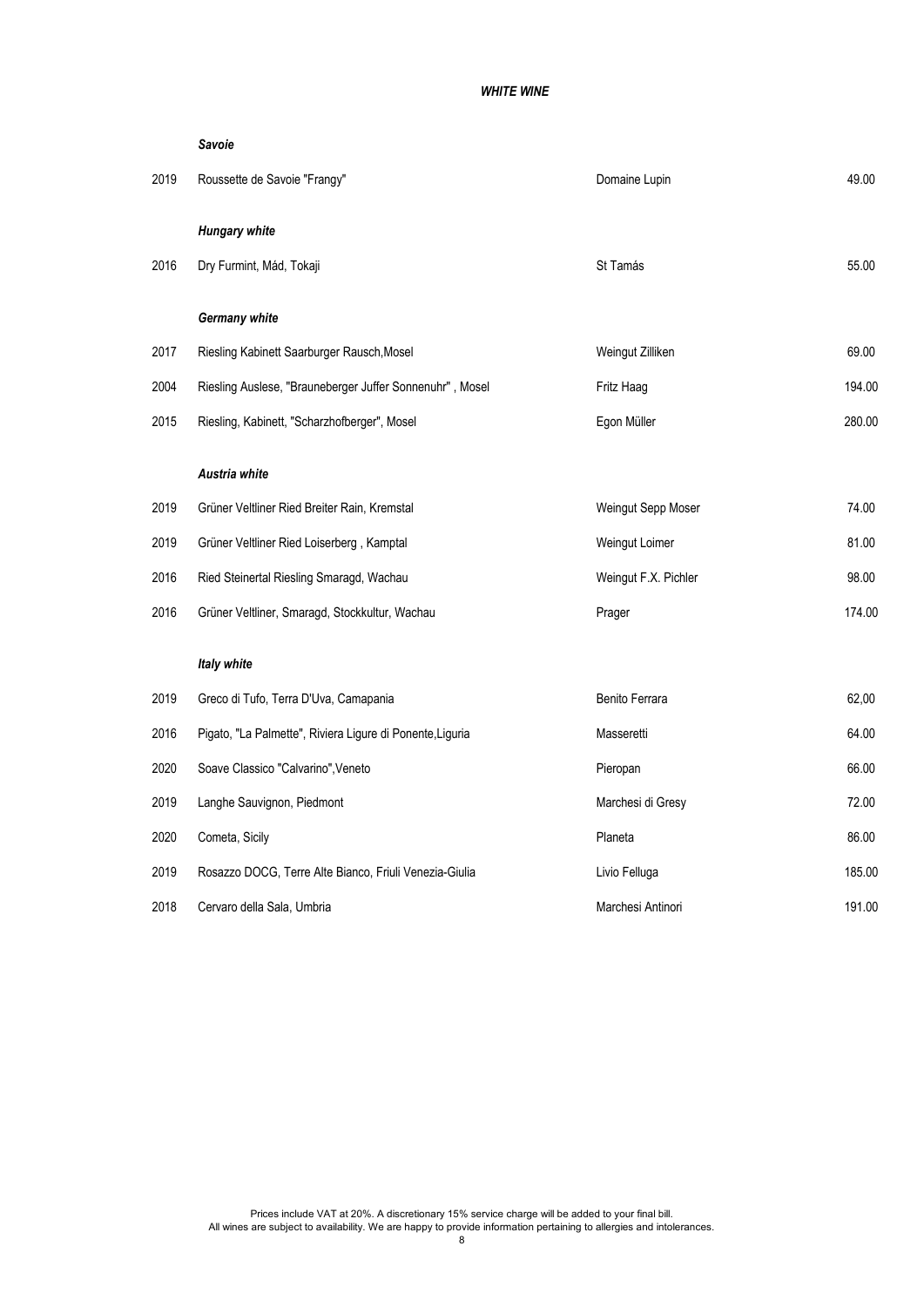## *Spain white*

| 2020 | Verdejo Cien x Cien, Rueda                              | Diez Siglos           | 32.00  |
|------|---------------------------------------------------------|-----------------------|--------|
| 2014 | Mountain Blanco, Muscat of Alexandria, Sierra de Malaga | Telmo Rodriguez       | 48.00  |
| 2020 | Albariño, Rías Baixas                                   | Pazo Señorans         | 55.00  |
| 2019 | Rioja Blanco                                            | Valenciso             | 60.00  |
| 2019 | Lapola white, Ribeira Sacra                             | Domino do Bibei       | 75.00  |
| 2015 | Verdejo Viñas Viejas, Rueda                             | Bodegas Ossian        | 88.00  |
|      | <b>Portugal white</b>                                   |                       |        |
| 2018 | Arinto, Vale do Homem, Vinho Verde                      | Quintas do Homem      | 40.00  |
| 2019 | Arinto Chardonnay Reserva, Tejo                         | Quinta Alorna         | 42.00  |
|      | <b>Greece white</b>                                     |                       |        |
| 2020 | Kalogeri Malagouzia, Attiki                             | Domaine Papagiannakos | 52.00  |
|      | <b>Israel white</b>                                     |                       |        |
| 2018 | Colombard, 'Levant', Judean Hills                       | Segal                 | 38.00  |
|      | South Africa white                                      |                       |        |
| 2019 | Chenin Blanc, Wild Yeast, Coastal Region                | False Bay             | 30.00  |
| 2021 | Sauvignon Blanc, W.O.Robertson, Western Cape            | Long Beach            | 40.00  |
| 2016 | Riesling, Elgin                                         | Spioenkop             | 69.00  |
| 2016 | G.V.B., Stellenbosch                                    | Vergelegen            | 83.00  |
| 2014 | Bordeaux Blend, "Director's Reserve", Stellenbosch      | Tokara                | 104.00 |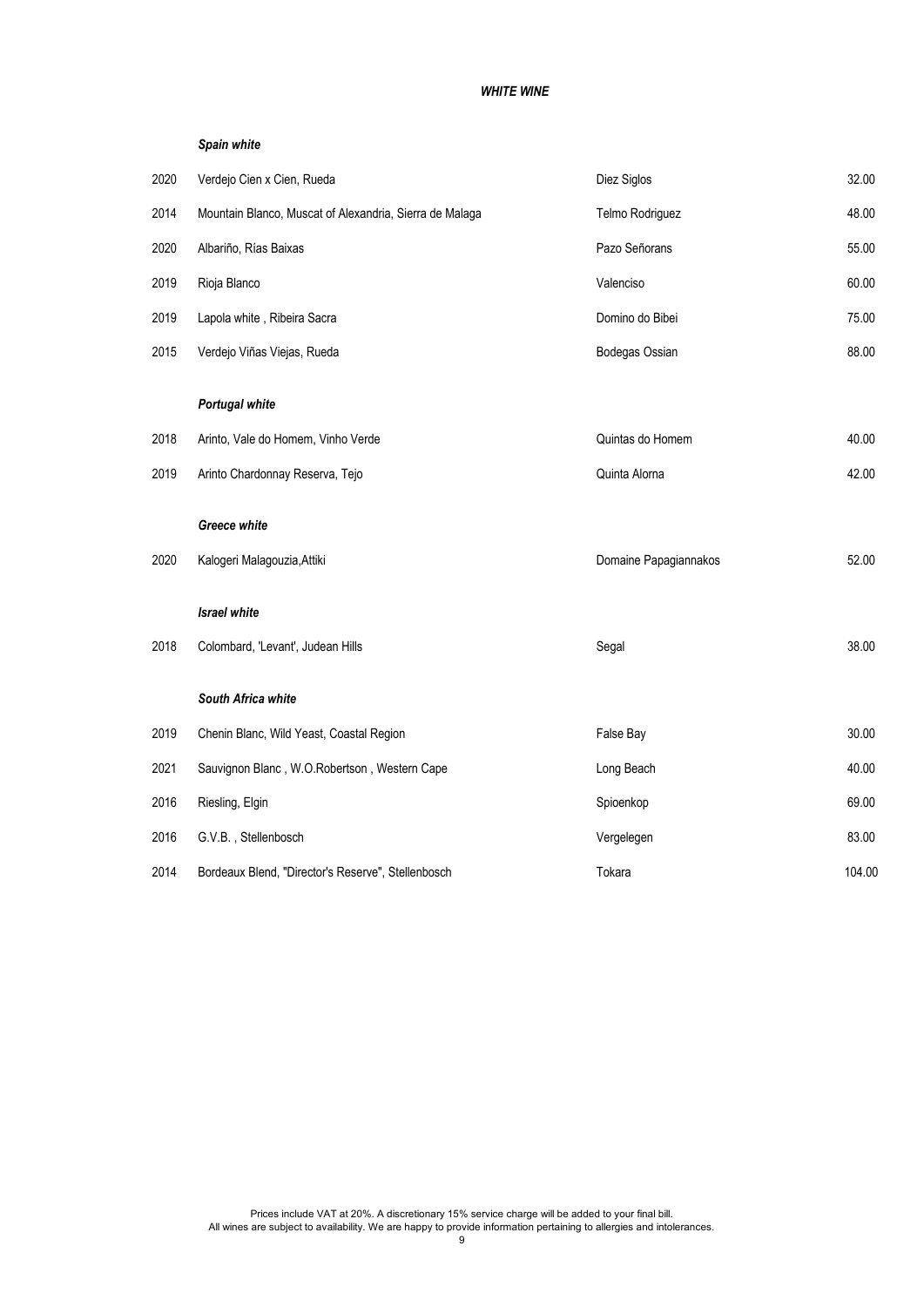*Canada white*

| 2018 | Niagara Chardonnay                                  | Bachelder         | 91.00  |
|------|-----------------------------------------------------|-------------------|--------|
|      | <b>USA white</b>                                    |                   |        |
| 2016 | Foxglove Chardonnay, Central Coast                  | Varner            | 62.00  |
| 2015 | Trousseau Gris, Russian River Valley, California    | Wind Gap          | 102.00 |
| 2018 | Chardonnay, Santa Rita Hills                        | Sandhi            | 108.00 |
| 2016 | Chardonnay, Bent Rock, Santa Rita Hills, California | Sandhi            | 144.00 |
| 2016 | Chardonnay, Napa Valley, California                 | Château Montelena | 176.00 |
|      | <b>Chile white</b>                                  |                   |        |
| 2019 | Chardonnay, Gran Reserva, Casablanca Valley         | Novas             | 45.00  |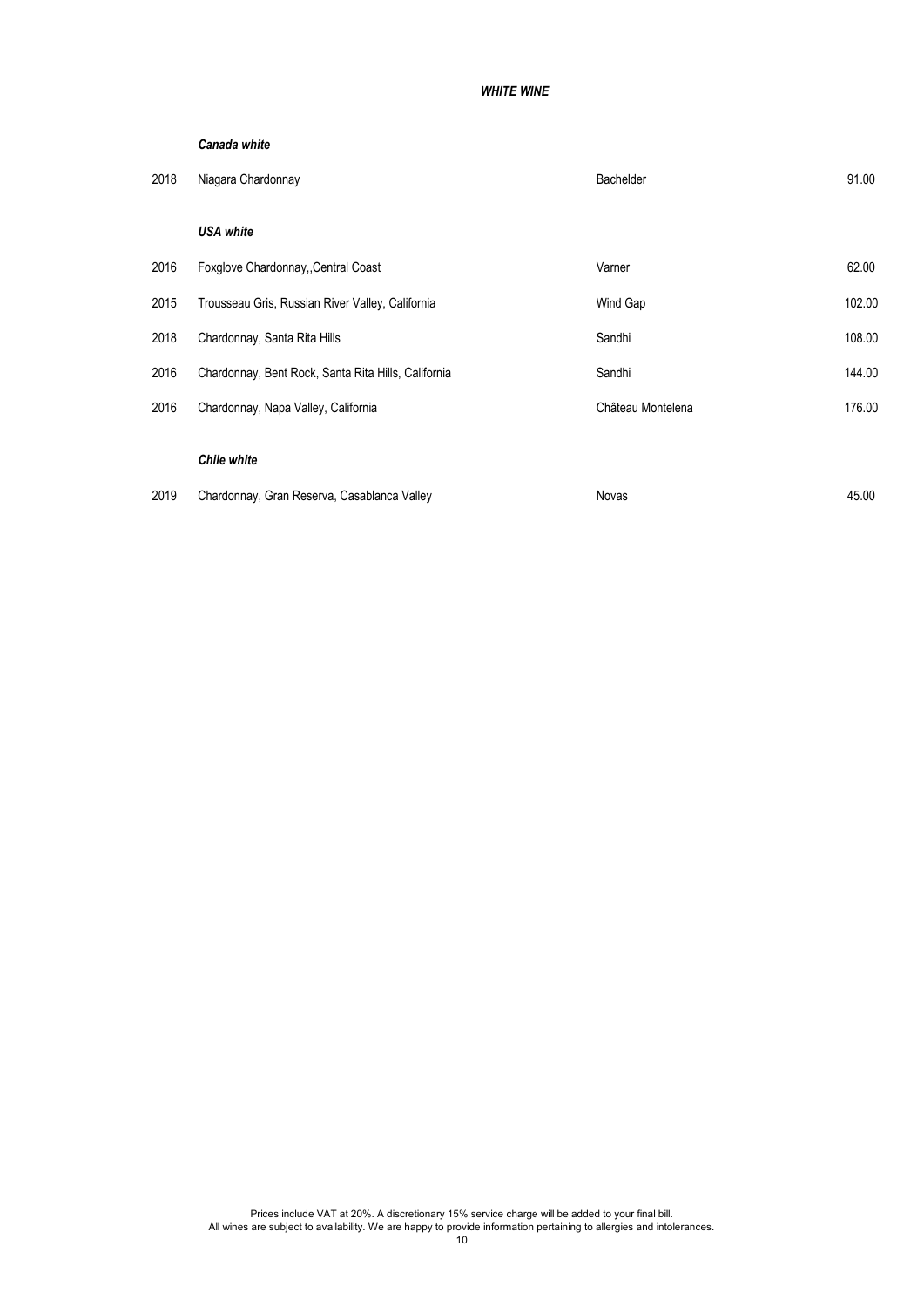*Japan white*

| 2019 | Koshu, Iwasaki District, Yamanashi                    | Château Mercian       | 52.00  |
|------|-------------------------------------------------------|-----------------------|--------|
|      | Australia white                                       |                       |        |
| 2020 | Chardonnay, Victoria                                  | The Listening Station | 35.00  |
| 2021 | The Courtesan Riesling, Clare Valley                  | Wild & Wilder         | 43.00  |
| 2016 | Chardonnay, "Croft", Adelaide Hills, South Australia  | Henschke              | 98.00  |
| 2020 | The Steading Blanc, Barossa Valley                    | <b>Torbreck</b>       | 100.00 |
| 2018 | The Virgilius Viognier, Eden Valley                   | Yalumba               | 114.00 |
| 2016 | Vat 1 Semillon, Winemaker 's selection, Hunter valley | Tyrrell's             | 127.00 |
|      | <b>New Zealand white</b>                              |                       |        |
| 2021 | Sauvignon Blanc, Satyr, Marlborough                   | Sileni Estates        | 40.00  |
| 2020 | Sauvignon Blanc, Marlborough                          | Cloudy Bay            | 80.00  |
| 2019 | Pinot Gris, Central Otago                             | Prophet's Rock        | 89.00  |
|      |                                                       |                       |        |

# *ROSÉ WINE*

| 2020 | Rose Montrose, Bernard et Olivier Coste, Pays D'Oc, Sud de France | Domaine Montrose | 33.00  |
|------|-------------------------------------------------------------------|------------------|--------|
| 2020 | Côtes de Provence, M de Minuty, Provence, France                  | Château Minuty   | 57.00  |
| 2019 | Tavel "La Nymphe", Rhône, France                                  | Guillame Gonnet  | 60.00  |
| 2014 | Côtes de Provence, "Garrus", Provence, France                     | Château d'Esclan | 225.00 |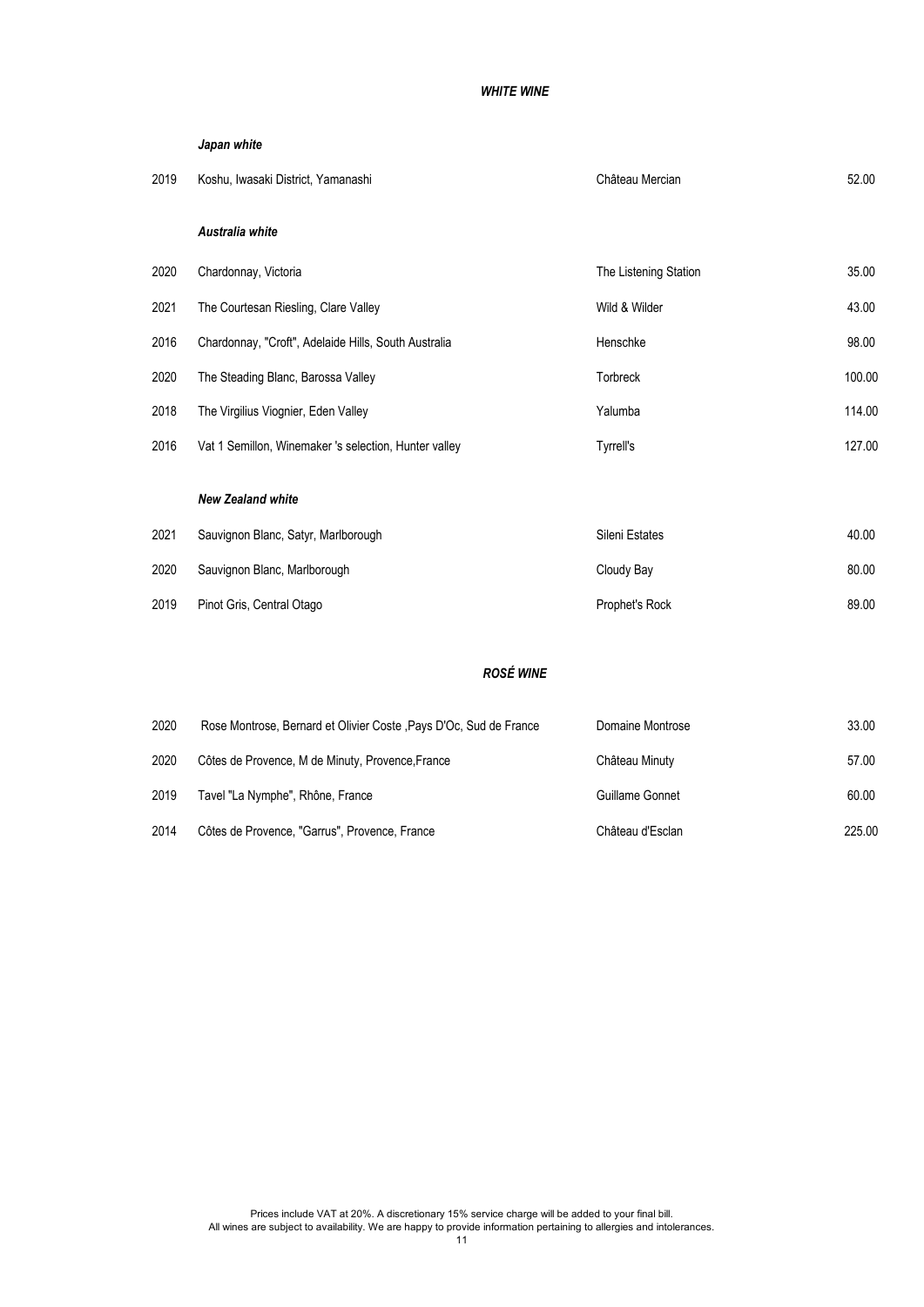#### *Bordeaux red*

| 2015 | Château Ricaud                                             | Cadillac-Côtes de Bordeaux | 45.50   |
|------|------------------------------------------------------------|----------------------------|---------|
| 2014 | Diane de Belgrave, Château Belgrave                        | Haut-Médoc                 | 64.00   |
| 2015 | Château La Terrasse de La Garde                            | Pessac-Léognan             | 68.00   |
| 2014 | Château Gros Caillou                                       | Saint-Émilion              | 76.00   |
| 2015 | Clarendelle, Clarence Dillon Wines, Inspired by Haut-Brion | Bordeaux AOC               | 77.00   |
| 2017 | Château Lafleur Gazin                                      | Pomerol                    | 125.00  |
| 2010 | Pastourelle de Clerc Milon                                 | Pauillac                   | 160.00  |
| 2014 | Alexia & Pierre Boyer, Clos 56                             | Pomerol                    | 220.00  |
| 2006 | Château Saint-Pierre, 4ième Cru Classè                     | St Julien                  | 230.00  |
| 2015 | Château Cantenac Brown                                     | Margaux                    | 240.00  |
| 2009 | Château Clerc Milon                                        | Pauillac                   | 350.00  |
| 1970 | Château Ducru Beaucaillou, 2ième Cru Classé                | St Julien                  | 360.00  |
| 2011 | Château Figeac                                             | Saint-Émillion             | 372.00  |
| 1995 | Château Bon Pasteur                                        | Pomerol                    | 384.00  |
| 2006 | Château Beychevelle                                        | St Julien                  | 465.00  |
| 2009 | Château Pichon-Longueville                                 | Pauillac                   | 558.00  |
| 1990 | Château Ducru Beaucaillou, 2ième Cru Classé                | St Julien                  | 575.00  |
| 1999 | Château Lynch Bages, 5ième Cru Classé                      | Pauillac                   | 595.00  |
| 2000 | Château Léoville Poyferré, 2ième Cru Classé                | St Julien                  | 625.00  |
| 1986 | Château Gruaud-Larose, 2ième Cru Classé                    | St Julien                  | 644.00  |
| 1988 | Château La Mission Haut - Brion                            | Pessac-Léognan             | 1050.00 |
| 1983 | Château Mouton-Rothschild, 1er Cru Classé                  | Pauillac                   | 1112.00 |
| 2004 | Château Lafleur                                            | Pomerol                    | 1150.00 |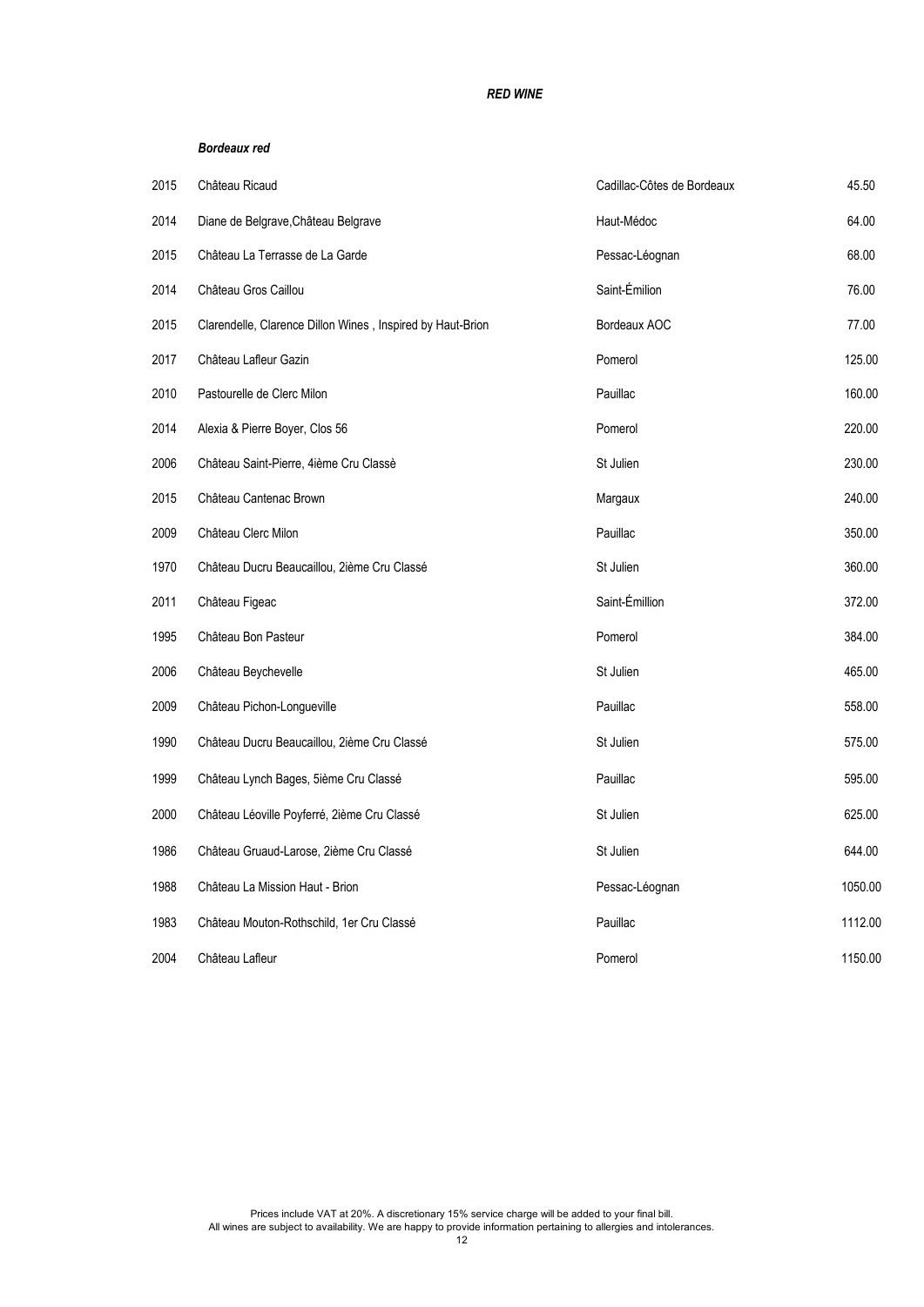## *Burgundy & Beaujolais red*

| 2019 | Saint-Amour, "Le Cru des Amoureux", Beaujolais  | Château de Belleverne        | 39.00  |
|------|-------------------------------------------------|------------------------------|--------|
| 2020 | Bourgogne                                       | Vallet Frères                | 60.00  |
| 2017 | Moulin-à-Vent, "Champ de Cour", Beaujolais      | Château du Moulin-à-Vent,    | 103.00 |
| 2018 | Marsannay                                       | Domaine Trapet Père et Fils  | 115.00 |
| 2017 | Volnay Premier Cru, "Clos de Chênes"            | Jean Javillier & Fils        | 127.00 |
| 2018 | Gevry-Chambertin                                | Domaine Harmand-Geoffroy     | 149.00 |
| 2015 | Beaune "Clos de la Mousse" Premier Cru Monopole | Domaine Bouchard Père & Fils | 188.00 |
| 1992 | Blagny, La pièce sous les bois                  | Robert Ampeau et Fils        | 205.00 |
| 2001 | Pommard 1er Cru "Rugiens"                       | <b>Vallet Freres</b>         | 294.00 |
| 2010 | Clos Vougeot Grand Cru                          | Arnoux Lachaux               | 470.00 |
| 2014 | Clos des Lambrays Grand Cru                     | Domaine de Lambrays          | 680.00 |
|      | Loire Valley red                                |                              |        |
| 2019 | Chinon                                          | Marc Brédif                  | 55.00  |
| 2018 | Saumur Champigny "Franc de Pied"                | Domaine des Roches Neuves    | 116.00 |
|      | Rhône Valley red                                |                              |        |
| 2018 | Cairanne "La Côte Sauvage"                      | Boutinot                     | 45.00  |
| 2014 | Lirac "Le Gourmand"                             | Domaine du Joncier           | 54.00  |
| 2017 | Saint-Joseph                                    | E.Guigal                     | 77.00. |
| 2016 | Crozes-Hermitage                                | Domaine des Lises            | 88.00  |
| 2011 | Côte Rôtie "Les Massales"                       | Domaine Stéphane Otheguy     | 178.00 |
| 2016 | Côte Rôtie "Madiniere"                          | <b>Yves Cuilleron</b>        | 190.00 |
| 2012 | Cornas "Les Billes Noires"                      | Domaine du Coulet            | 260.00 |
| 2001 | Châteauneuf-du-Pape                             | Château de Beaucastel        | 315.00 |
| 2004 | Ermitage "Le Pavillon"                          | Michel Chapoutier            | 345.00 |
| 1988 | Châteauneuf-du-Pape "Marie Beurrier"            | Henri Bonneau                | 920.00 |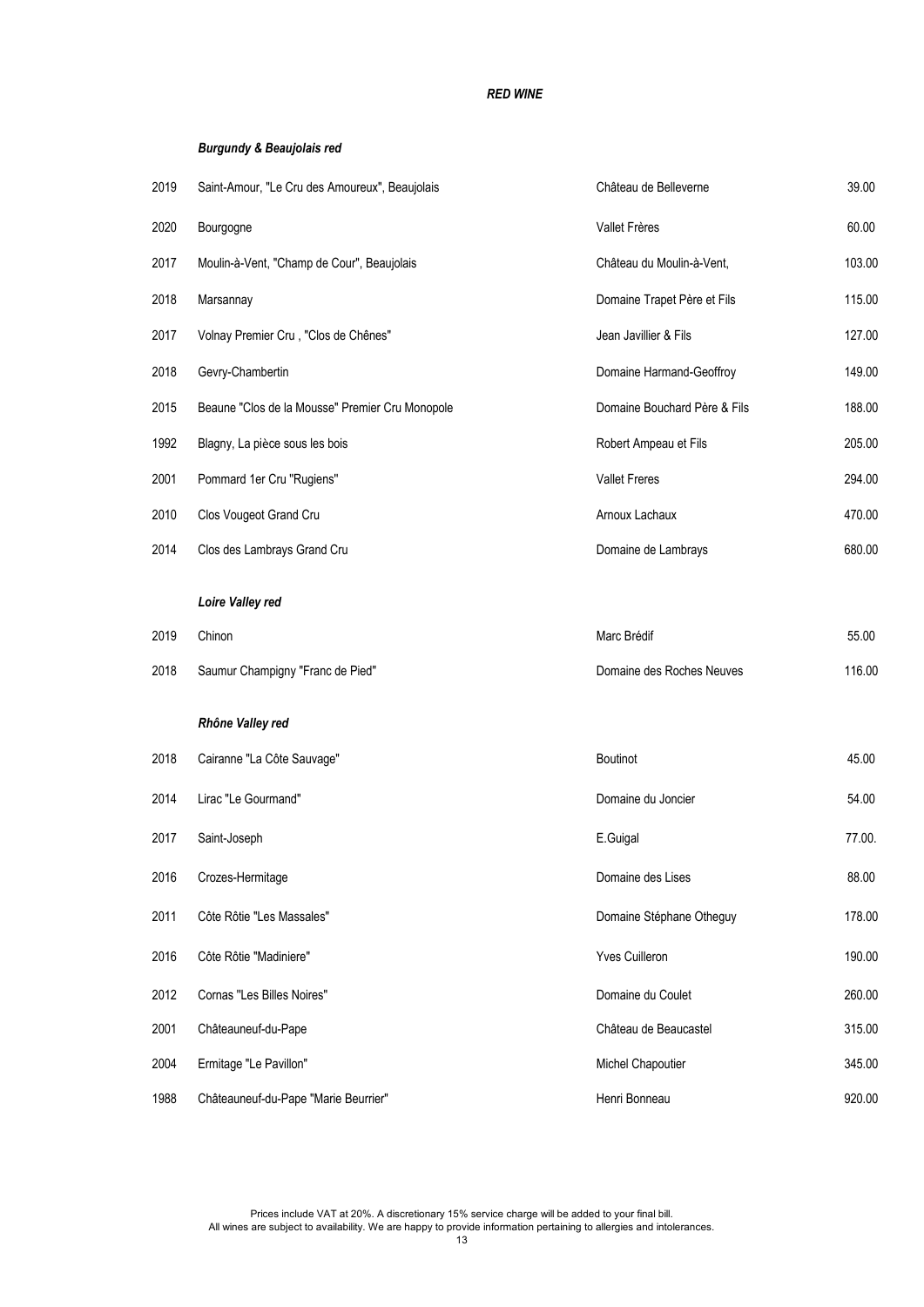#### *South of France red*

|                                                                 | Château Ollieux-Romanis                                                                             | 40.00                          |
|-----------------------------------------------------------------|-----------------------------------------------------------------------------------------------------|--------------------------------|
| Les Oliviers Merlot Mourvedre, Pays D'Oc                        | Louise Alexandre                                                                                    | 51.00                          |
| Château d'Aussières, Corbières                                  | Domaines Baron de Rothschild                                                                        | 69.00                          |
| "Cuvée Authentique", Cahors                                     | Château Pineraie                                                                                    | 74.00                          |
| "Clos des Cistes", Côteaux du Languedoc                         | Domaine Peyre-Rose                                                                                  | 210.00                         |
| "Clos Syrah Leone", Côteaux du Languedoc                        | Domaine Peyre-Rose                                                                                  | 235.00                         |
| Vin de Pays de l'Hérault                                        | La Grange des Pères                                                                                 | 320.00                         |
| Hungary red                                                     |                                                                                                     |                                |
| Monopole Blues Kékfrankos, Egri                                 | Kovács Nimród                                                                                       | 59.00                          |
| Germany red                                                     |                                                                                                     |                                |
| Spätburgunder, Rheinhessen                                      | Peth-Wetz Blauer                                                                                    | 56.00                          |
| Austria red                                                     |                                                                                                     |                                |
| Pinot Noir Select, Wiener Wein                                  | Weingut Wieninger                                                                                   | 82.00                          |
| Graf Zweigelt, Styria                                           | Weingut Maria & Sepp Muster                                                                         | 108.00                         |
|                                                                 |                                                                                                     |                                |
|                                                                 |                                                                                                     | 52.00                          |
|                                                                 |                                                                                                     | 74.00                          |
|                                                                 |                                                                                                     | 75.00                          |
| Chianti Classico, Tuscany                                       |                                                                                                     |                                |
|                                                                 | Riecine                                                                                             | 76.00                          |
| Montepulciano d'Abruzzo S.Martino Rosso, Marina Cvetic, Abruzzo | Masciarelli                                                                                         | 78.00                          |
| Barbera d'Alba, Piedmont                                        | <b>Bruno Rocca</b>                                                                                  | 91.00                          |
| Sagrantino di Montefalco DOCG, Umbria                           | Antonelli San Marco                                                                                 | 102.00                         |
| Aglianico del Vulture "Titolo", Basilicata                      | Elena Fucci                                                                                         | 120.00                         |
| Toscana IGT "Casalferro", Tuscany                               | Barone Ricasoli                                                                                     | 128.00                         |
| Brunello di Montalcino, Tuscany                                 | Tenute Silvio Nardi                                                                                 | 134.00                         |
| Chianti Classico, Gran Selezione "Colledila", Tuscany           | Barone Ricasoli                                                                                     | 155.00                         |
| Barolo DOCG, Bricco Boschis, Piedmont                           | Fratelli Cavallotto                                                                                 | 168.00                         |
| San Leonardo, Alto Adige                                        | Tenuta San Leonardo                                                                                 | 174.00                         |
| Amarone della Valpolicella Classico, Stropa, Veneto             | Monte Dall'Ora                                                                                      | 260.00                         |
|                                                                 | Italy red<br>Colombé Langhe Dolcetto<br>Il Fauno, Tuscany<br>Cerasuolo di Vittoria Classico, Sicily | Renato Ratti<br>Arcanum<br>COS |

Prices include VAT at 20%. A discretionary 15% service charge will be added to your final bill. All wines are subject to availability. We are happy to provide information pertaining to allergies and intolerances.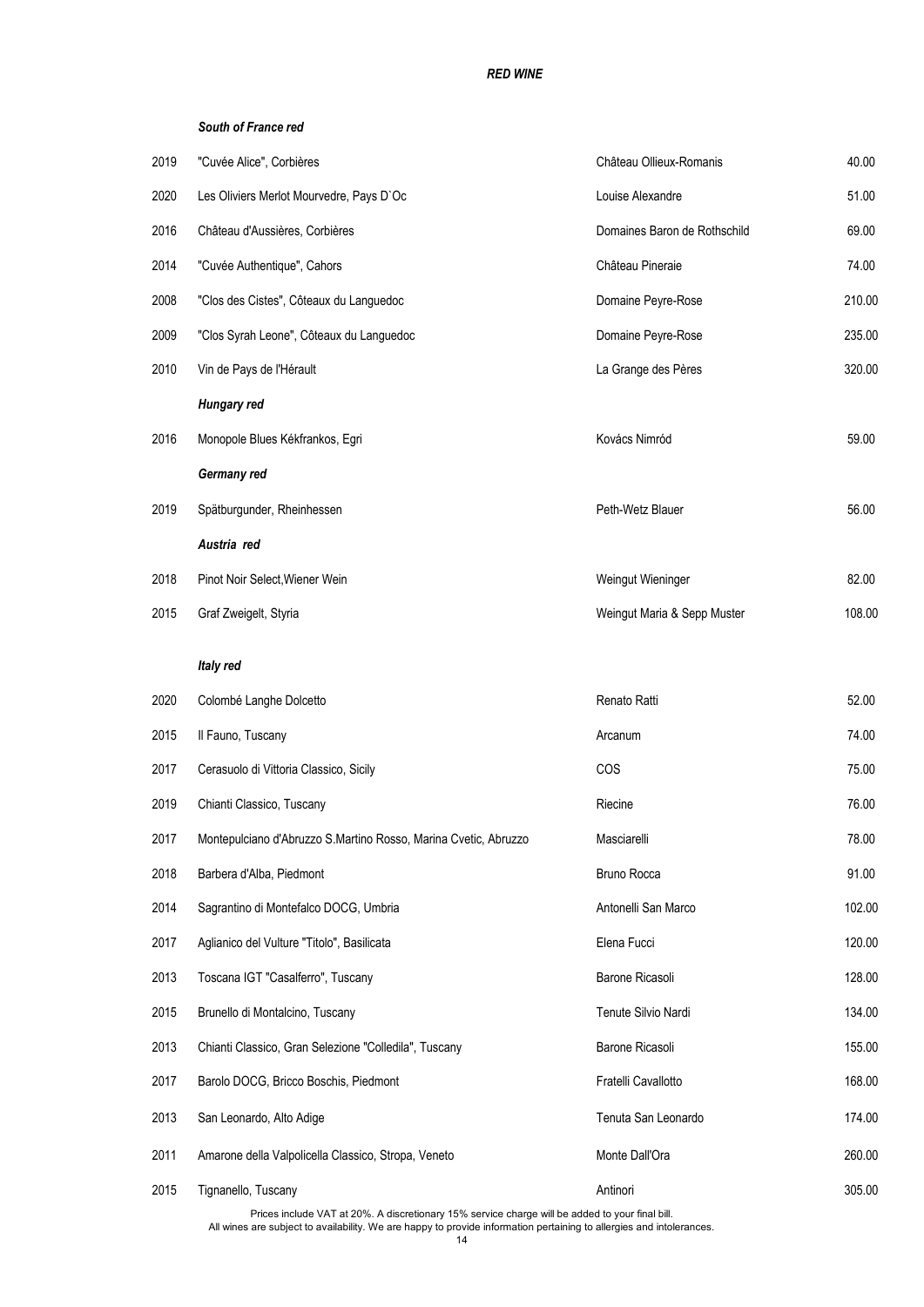## *Spain red*

| 2012 | Rioja Reserva                                              | Valenciso                         | 78.00  |
|------|------------------------------------------------------------|-----------------------------------|--------|
| 2014 | Tinta de Toro, Toro, Castilla y Leon                       | Bodega Numanthia                  | 190.00 |
| 2005 | Mas La Plana, Penedes                                      | Torres                            | 210.00 |
| 2000 | "Unico", Ribera del Duero                                  | Bodegas Vega Sicilia              | 760.00 |
|      |                                                            |                                   |        |
|      | Portugal red                                               |                                   |        |
| 2018 | Chryseia, Douro                                            | Prats & Syminton, Quinta de Roriz | 157.00 |
|      | <b>Lebanon Red</b>                                         |                                   |        |
| 2015 | Château Musar, Bekaa Valley                                | Château Musar                     | 120.00 |
|      | South Africa red                                           |                                   |        |
|      |                                                            |                                   |        |
| 2018 | Cabernet Sauvignon, Stellenbosch                           | Le Riche                          | 58.00  |
| 2017 | Cabernet Franc, "Dolomite", Stellenbosch                   | Raats Family Wines                | 63.00  |
| 2016 | Syrah, "Nudity", Voor-Paardeberg                           | Radford Dale                      | 68.00  |
|      | Canada red                                                 |                                   |        |
| 2017 | Pinot Noir Le Grand Clos, Niagara Peninsula                | Le Clos Jordanne                  | 107.00 |
|      | USA red                                                    |                                   |        |
| 2017 | Merlot Vintner's Reserve, Sonoma County                    | Kendall Jackson                   | 65.00  |
| 2019 | Sonoma Zinfandel, Sonoma County                            | Seghesio Family Vineyards         | 75.00  |
| 2019 | Gamay Noir "El Dorado", California                         | Arnot-Roberts                     | 108.00 |
| 2018 | Pinot Noir, Yamhill-Carlton, WillametteValley, Oregon      | Gran Moraine                      | 139.00 |
| 2018 | Pinot Noir "Cumberland Reserve", Willamette Valley, Oregon | Bergström                         | 158.00 |
| 2018 | Pinot Noir "Orchard Block", Dundee Hills, Oregon           | Sokol Blosser                     | 164.00 |
| 2016 | Pinot Noir "Zena Crown", Eola/Amity, Oregon                | Beaux-Frères                      | 200.00 |
| 2014 | Pinot Noir, "Far Coast", Sonoma County, California         | <b>Hartford Familly</b>           | 220.00 |
| 2012 | Cabernet Sauvignon, Howell Mountain, California            | La Jota Vineyards                 | 250.00 |
| 2004 | Pinot Noir, Le Moulin Rouge, Monterey County, California   | Peter Michael                     | 410.00 |
| 2008 | Syrah, Hudson Vineyard, Napa Valley, California            | Kongsgaard                        | 455.00 |
| 1996 | Monte Bello, Santa Cruz Mountains, California              | Ridge Vineyards                   | 580.00 |

Prices include VAT at 20%. A discretionary 15% service charge will be added to your final bill. All wines are subject to availability. We are happy to provide information pertaining to allergies and intolerances.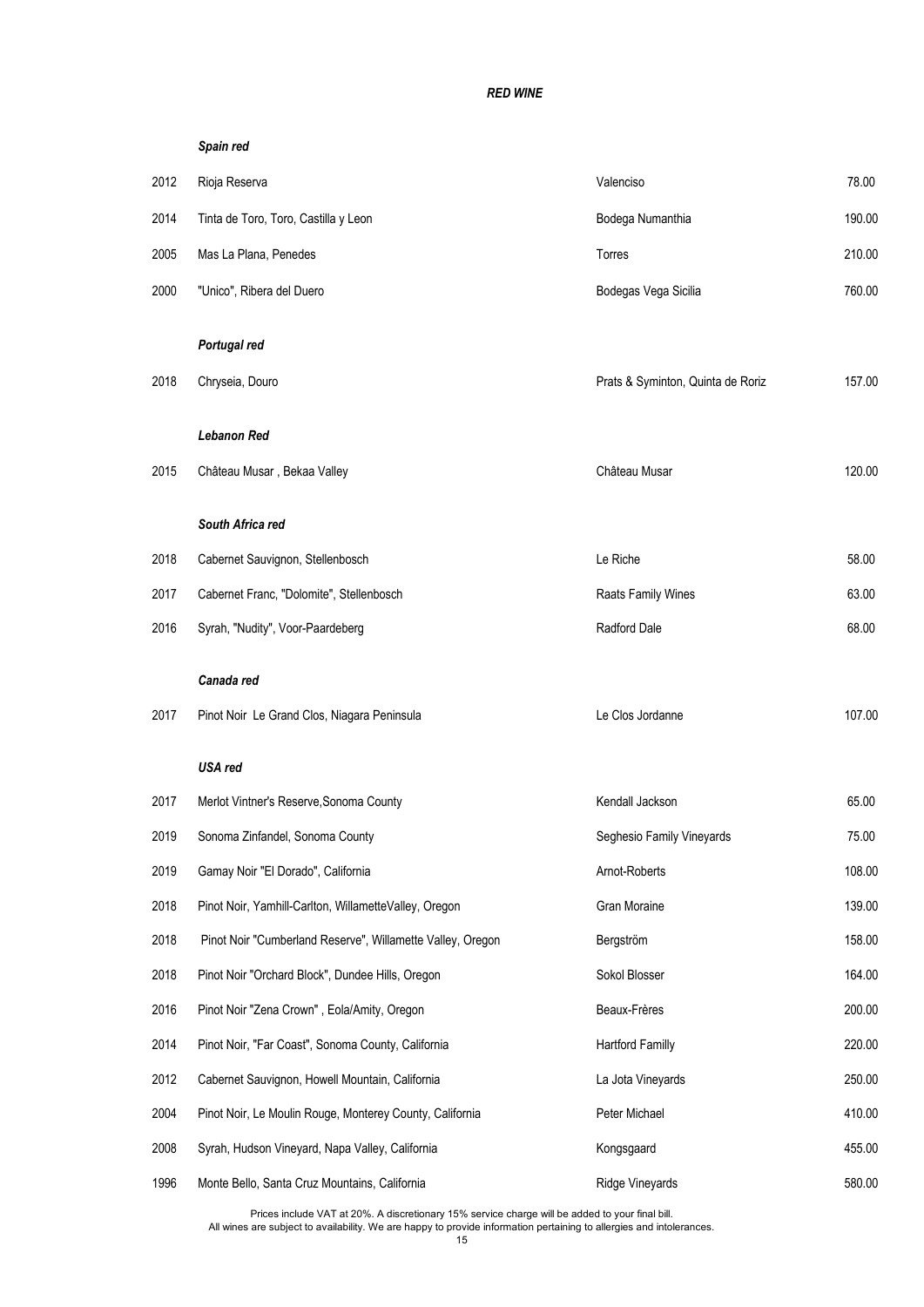## *Chile red*

| 2015 | Carmenere, Signos de Origen, Colchagua Valley | Emiliana Organic Vineyards | 55.00  |
|------|-----------------------------------------------|----------------------------|--------|
| 2017 | Pencopolitano Cinsault / Pais, Itata          | Pedro y Parra              | 62.00  |
| 2014 | Pinot Noir "Lot 21", Vale de Leyda            | Leyda                      | 92.00  |
|      | Argentina red                                 |                            |        |
| 2020 | Malbec, "Felino", Mendoza                     | Viña Cobos                 | 50.00  |
|      | Australia red                                 |                            |        |
| 2017 | Shiraz, The Sack, Barossa                     | Magpie Estate              | 51.00  |
| 2017 | Shiraz, McLaren Vale, South Australia         | Yangarra Estate            | 72.00  |
| 2016 | Shiraz, Henry's Seven, Barossa                | Henschke                   | 78.00  |
| 2019 | The Steading, Barossa                         | <b>Torbreck</b>            | 97.00  |
| 2015 | Shiraz, "Genesis", Beechworth, Victoria       | Julian Castagna            | 165.00 |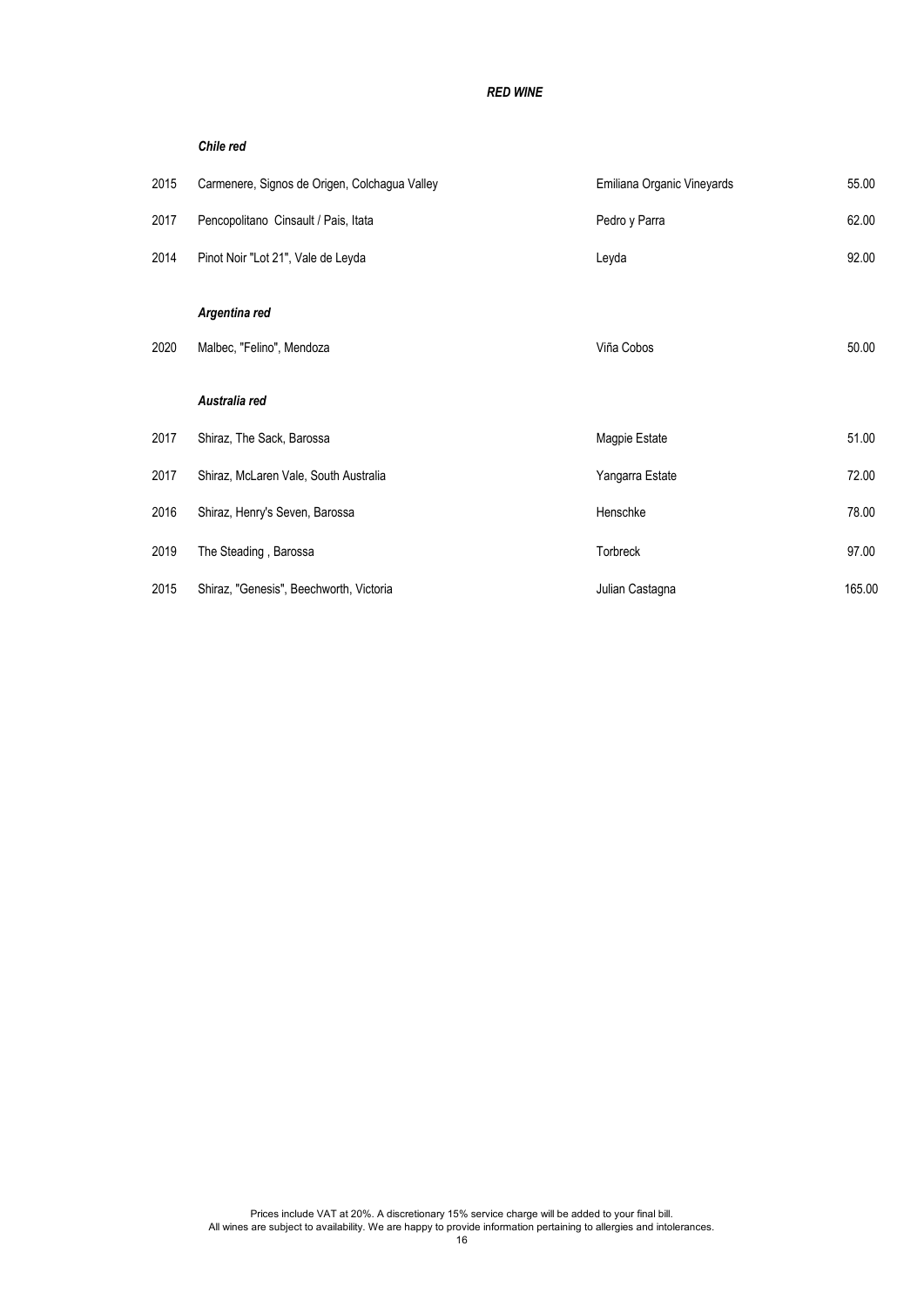#### *SWEET & FORTIFIED WINES*

#### **Sweet**

| 2020      | Moscato d'Asti docg, G.D.Vajra, Piedmont, Italy (375ml)                        | 28.50  |
|-----------|--------------------------------------------------------------------------------|--------|
| 2015      | Semillon Straw wine, Vergelegen, Stellenbosh, South Africa                     | 42.00  |
| 2018      | Monbazillac, Domaine de Grange Neuve, France (500ml)                           | 45.00  |
| 2018      | Brachetto, Birbet, Negro, Piedmont, Italy (750ml)                              | 48.00  |
| 2017      | Tokaji Late Harvest Disznókö, Dorgó Vineyard, Hungary (500ml)                  | 56.00  |
| 2017      | Beerenauslese, Umathum, Burgenland, Austria (375ml)                            | 58.00  |
| 2016      | Late Harvest Mourvedre, Cline Cellars, Contra Costa, California, USA (375ml)   | 60.00  |
| 2016      | Château Roumieu, Sauternes, France (750ml)                                     | 85.00  |
| 2017      | Passito di Pantelleria, 'Ben Rye', Donnafugata, Sicily, Italy (375ml)          | 94.00  |
| 2016      | Royal Tokaji 5 Puttonyos, Hungary (500ml)                                      | 99.00  |
| 2015      | Eiswein, Schloss Gobelsberg, Kamptal, Austria (375ml)                          | 124.00 |
| 2006      | Vin Santo di Carmignano, Capezzana, Tuscany, Italy (375ml)                     | 135.00 |
| 2018      | Gold Vidal Icewine, Inniskillin, Vqa Niagara Peninsulqa, Canada (375ml)        | 139.00 |
| 1996      | Riesling, Auslese Rheinhessen, "Nackenheimer Rothenberg 'Gunderloch<br>(750ml) | 248.00 |
| 2007      | Tokaji Eszencia, Dorgó Vineyard, Hungary (375ml)                               | 660.00 |
|           | <b>Sherry</b>                                                                  |        |
| NV        | Puerto Fino, Lustau, Andalucia, Spain (375ml)                                  | 27.00  |
| NV        | Pedeo Ximenez, Vino Dulce Natural, Emilio Hidaldo, Jerez (500ml)               | 47.00  |
| NV        | Gobernador Oloroso, Emilio Hidalgo, Jerez (750ml)                              | 72.00  |
|           | Port                                                                           |        |
| 2004      | Graham's Quinta dos Malvedos (375ml)                                           | 45.00  |
| <b>NV</b> | Graham's Fine Ruby (750ml)                                                     | 55.00  |
| <b>NV</b> | Graham's Six Grapes (750ml)                                                    | 65.00  |
| <b>NV</b> | Graham's Tawny 10 (750ml)                                                      | 79.00  |
| 1985      | Warre's, Douro, Portugal                                                       | 145.00 |
| 1965      | Graham's, Quinta dos Malvedos, Douro, Portugal                                 | 295.00 |
| 1955      | Burmester, Colheita, Douro, Portugal                                           | 392.00 |

Prices include VAT at 20%. A discretionary 15% service charge will be added to your final bill. All wines are subject to availability. We are happy to provide information pertaining to allergies and intolerances.